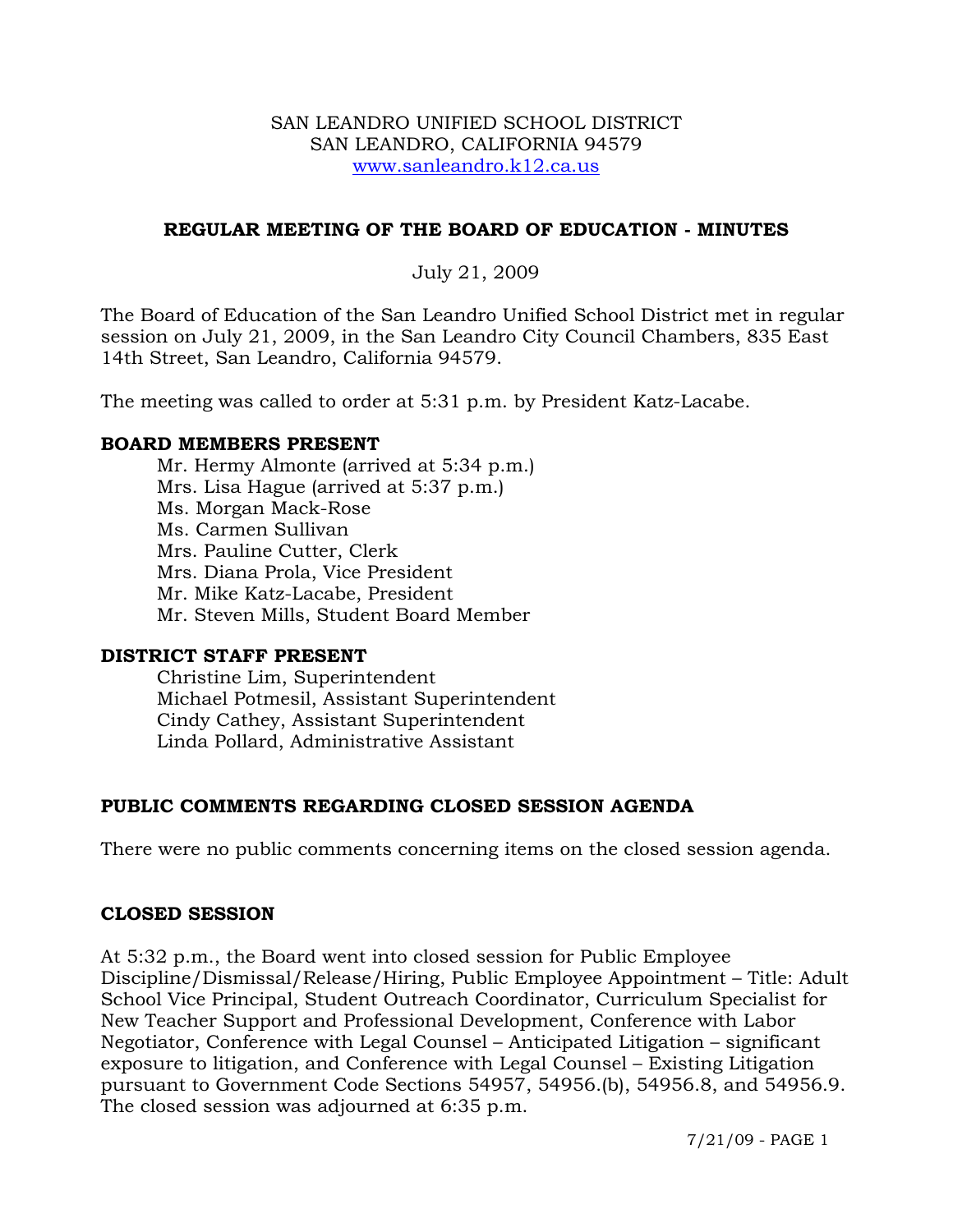The Board returned to open session at 7:00 p.m. with the Pledge of Allegiance to the Flag. President Katz-Lacabe said the Board had been in closed session where the following action was taken:

- On a motion made by Trustee Cutter and seconded by Trustee Hague, the Board appointed Maria Merceditas Jesswani as the Curriculum Specialist for New Teacher Support and Professional Development by a 7-0 vote.
- On a motion made by Trustee Mack-Rose and seconded by Trustee Sullivan, the Board appointed Ali Cannon as the Student Outreach Coordinator by a 7-0 vote.
- On a motion made by Trustee Prola and seconded by Trustee Almonte, the Board appointed Rachelle Clark as the Adult School Vice Principal by a 7-0- vote.
- On a motion made by Trustee Mack-Rose and seconded by Trustee Almonte, the Board approved the dismissal of Randolph Olsen based on the Statement of Charges by a 7-0 vote.

# **APPROVAL OF AGENDA AND WELCOME TO OUR NEW STUDENT BOARD MEMBER**

On a motion made by Trustee Hague and seconded by Trustee Sullivan, the Board approved the agenda for the regular meeting of July 21, 2009, by a 7-0 vote.

## **PRESENTATIONS**

\* Ms. Teneh Weller, of High Expectations Parental Service, presented information to the Board regarding comprehensive parent leadership classes that will be offered to parents of students attending all of our eight elementary schools. The program is designed to give parents the tools they need to fully support their child's academic achievement. Parents attend workshops over the course of 9 weeks. Content includes such topics as: Role of the Parent at Home and at School, Stress Management, Building Self-Esteem, Parenting Styles, Ages and Stages, Creating an Atmosphere for Success, Using Academic Language, and I'm College Bound. Ms. Weller also discussed outreach and support that is part of the program.

 A video was shared where parents explained how this program helped them truly understand their role in the academic process, and gave them tools needed to fulfill that role. The video also included comments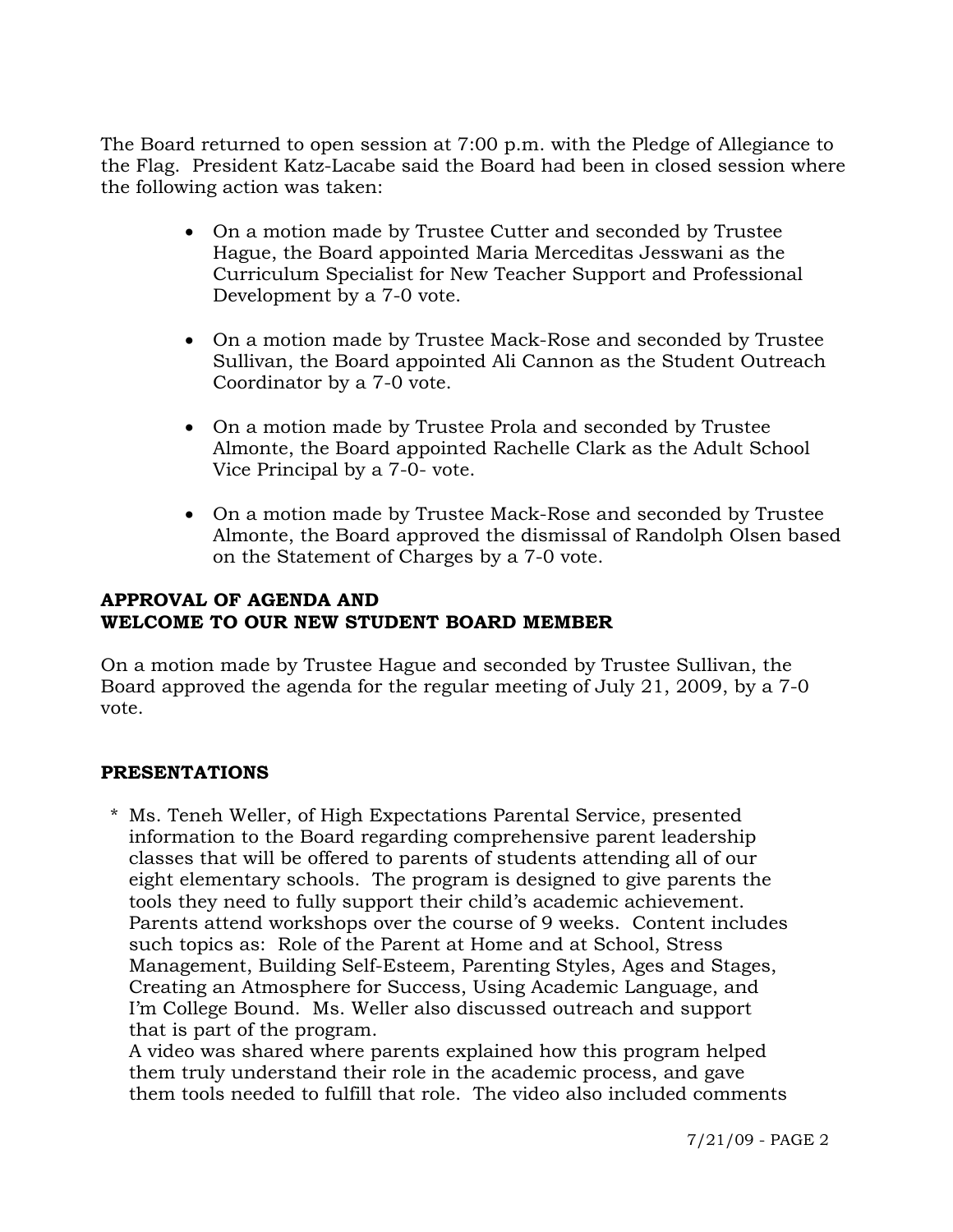from Principal Victoria Forrester of Roosevelt Elementary School, where the program was offered in 2008- 2009, expressing her enthusiasm and excitement on how this program has increased parent involvement, and bridged the gap between home and school.

 The Board was very supportive, excited, and looked forward to San Leandro Unified participating in this very important parent education program that will support teachers as they endeavor to build stronger relationships with traditionally uninvolved parents.

 Student Board member Mills felt that providing this program at the elementary level would provide an opportunity for parents to begin their involvement in their child's academic achievement, and positively impact their child's success throughout high school and beyond.

# **ACTION ITEM**

#### Educational Services

3.1-A High Expectations

On a motion made by Trustee Hague and seconded by Hermy Almonte, the Board approved the Memorandum of Understanding between San Leandro Unified School District and Teneh Weller, Parent Educator, High Expectations by a 7-0 vote.

#### **PUBLIC TESTIMONY ON NON-AGENDA ITEMS**  None

# **REPORTS**

1) Correspondence – Clerk Cutter reported receipt of the following email from June 16, 2009, through July 19, 2009: From Mark Hamilton regarding CDE statement regarding counselors; from Stephen Cassidy regarding article about California hard budget choices, Senate Constitutional Amendment 6; from Carol Delton regarding sharing documents from federal sources, letting us know she received documents from District Office, and questions regarding some budget calculations; from Judy Burle regarding invitation to join the Pride Parade in San Francisco; from Tom Morse regarding additional positions being hired; from Jason Overman regarding grant information from Senator Corbett; from Yvonne Nunn regarding Superintendent Evaluation; from Sarah Marxer regarding Superintendent Evaluation; and from Dan Martin regarding additional positions being hired.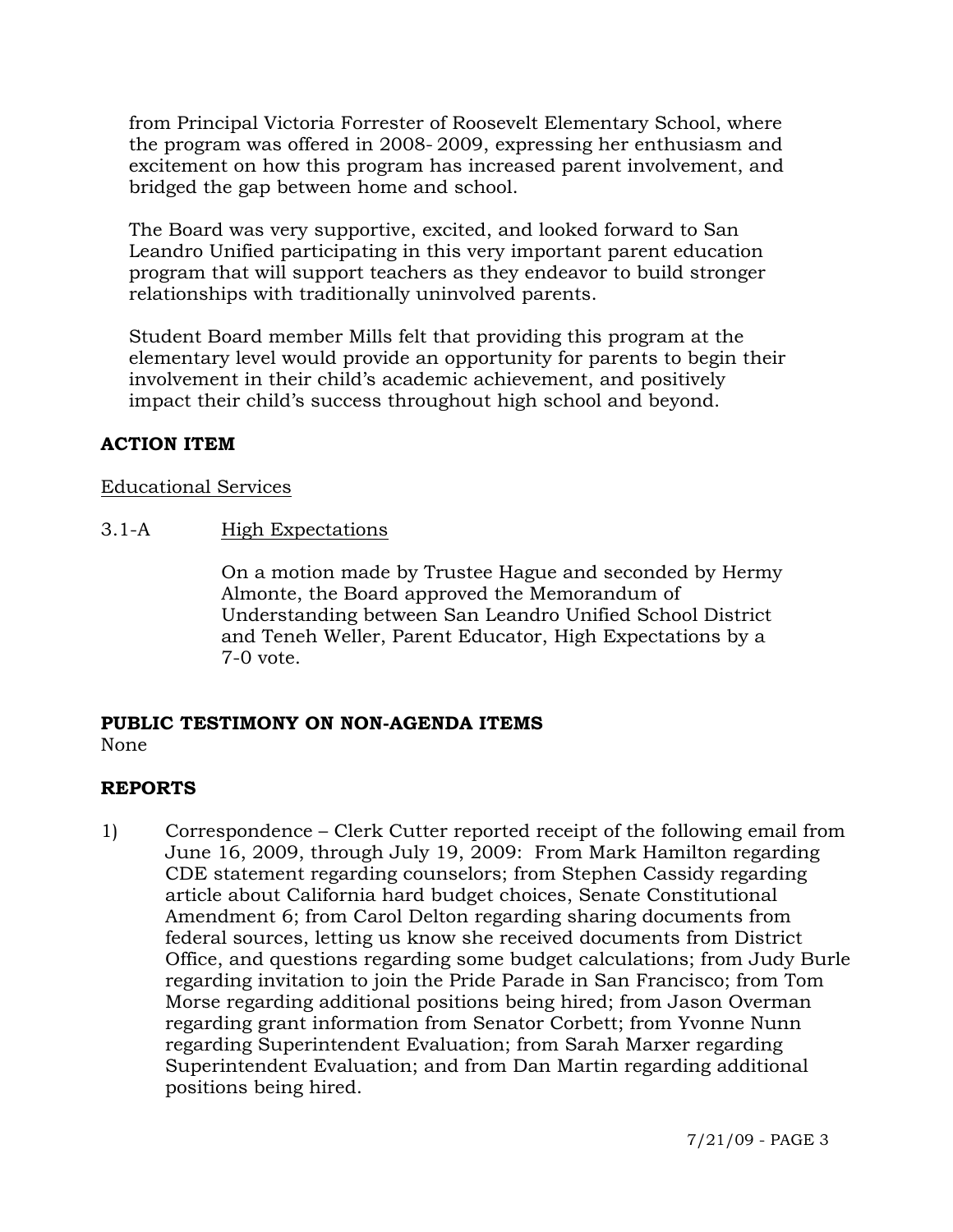- 2) Student Board Member Report Student Board member Steven Mills provided the following report:
	- Summer school is in progress
	- The 2010 senior class is currently having their senior portraits taken at the Kurt Burton Photography Studio
	- The junior and senior class boards have agreed to combine the junior and senior proms, due to a lack of funding. The prom will be held on May 22
	- The cheerleaders will be attending a one-week cheerleading camp
- 3) Union Representative Reports
	- Billy Campbell, Teamsters Representative, reported that the summer maintenance teams have been working hard, noting that in an effort to work more effectively two maintenance workers have beem teamed up together at their sites.
	- Chad Duncan, Trades Shop Steward, Union Local 17, raised a concern that plastic lamp post cover plates were used at the new District parking lot at the high school. In order to avoid any unnecessary burden being placed on the District, he would like to see them replaced with metal plates and tampered resistant stainless steel screws.
	- Mark Hamilton, on behalf of the San Leandro Teachers' Association, stated that SLTA was looking forward to working with the District this coming year.
- 4) Superintendent's Report Superintendent Lim announced that she attended the San Leandro City Council meeting on Monday, July 21, where the Council approved the Alameda County Industries (ACI) contract between the City and District for solid waste, recyclables and green waste collection at school facilities within the ACI service area free of charge. As part of this franchise agreement the District will implement waste reduction and paper recycling in all classrooms this fall, a lunchtime waste reduction program is to be in place to include waste reduction and elimination of Styrofoam no later than the Fall of 2010-11 school year, and the establishment of food and food-solid paper recycling in food service areas. The Superintendent also indicated that the Director of Food Services would be overseeing this along with green waste disposal. In addition, the District has negotiated with Waste Management for continued service for the three schools that fall outside the ACI service area: San Leandro High School, Jefferson Elementary and the San Leandro Adult School.

Superintendent Lim also reported that all thirty-six RIFed teachers have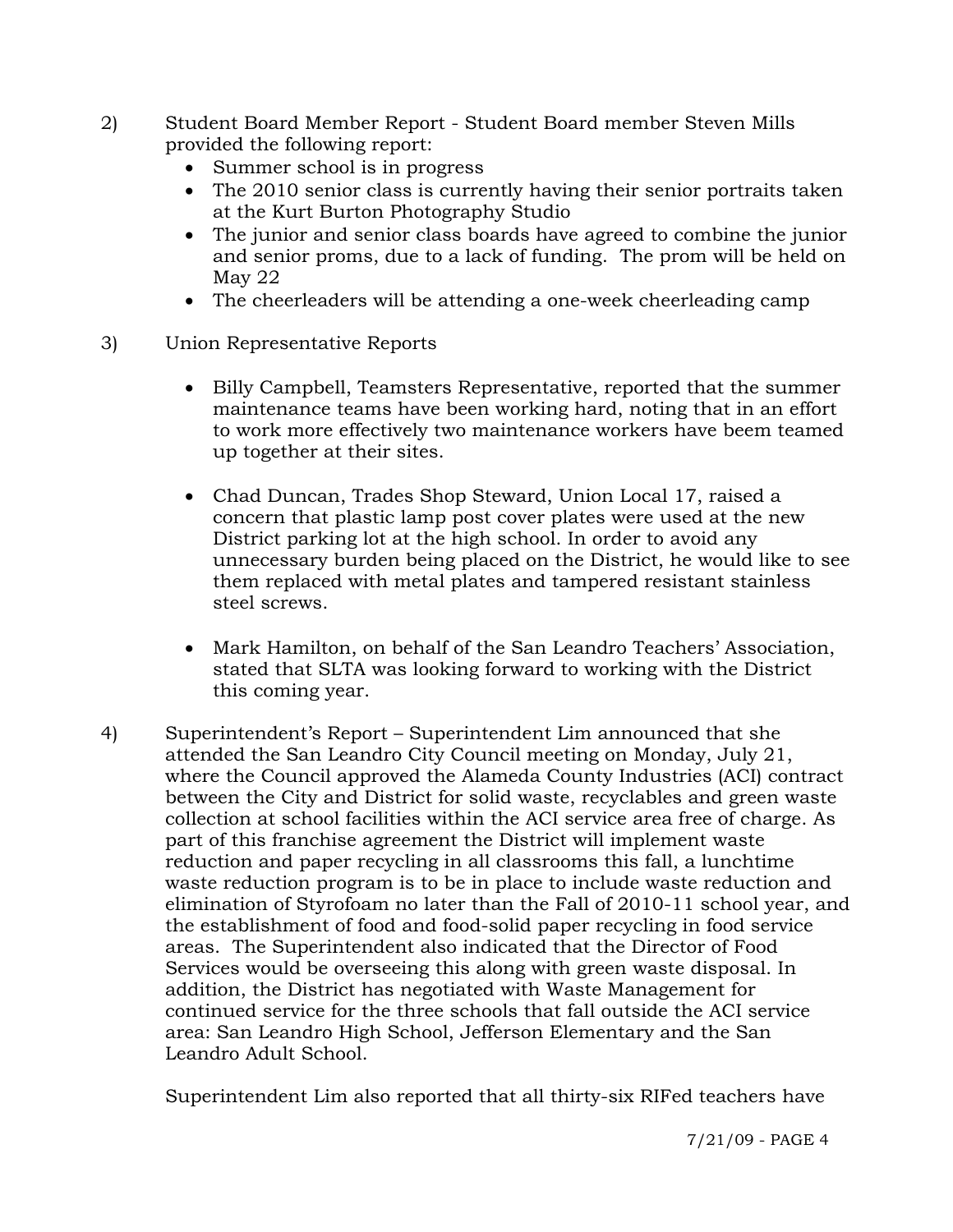returned. In addition, between forty-two and forty-eight percent of the temps have returned at the secondary level.

- 5) Board Committee Reports
	- Advocacy Trustee Sullivan reported that the committee met on July 7, 2009, and discussed a Resolution in support of SCA 6, placing a constitutional amendment before the voters, which would lower the vote threshold to 55 percent for school districts, community college districts and county offices of education to pass local parcel taxes. Resolution #09-37, Support Senate Constitutional Amendment (SCA) 6 (Simitian) is being brought forward for Board consideration tonight.
	- Communication There was no report.
	- Curriculum Trustee Hague reported that the committee met on July 14 and discussed two items – 1) revised high school Environmental Science (CP) course description and, 2) Environmental Science textbooks. Both items are being brought forward for Board consideration tonight.
	- Facilities/Technology Trustee Cutter reported that the committee met on July 15, 2009, and interviewed three candidates to fill two vacancies on the Citizen's Oversight Committee. Trustee Cutter noted that in addition to recommending two candidates for Board consideration tonight, the committee would like to keep the third candidate's information on file should future openings occur.

## **CONSENT ITEMS**

1.4-C Resolution #09-37, Support Senate Constitutional Amendment (SCA) 6 (Simitian)

## Human Resources

2.1-C Acceptance of Personnel Report

Educational Services

# 3.2-C Environmental Science Textbooks

## Business Operations

4.1-C Ratification of June 2009 Payroll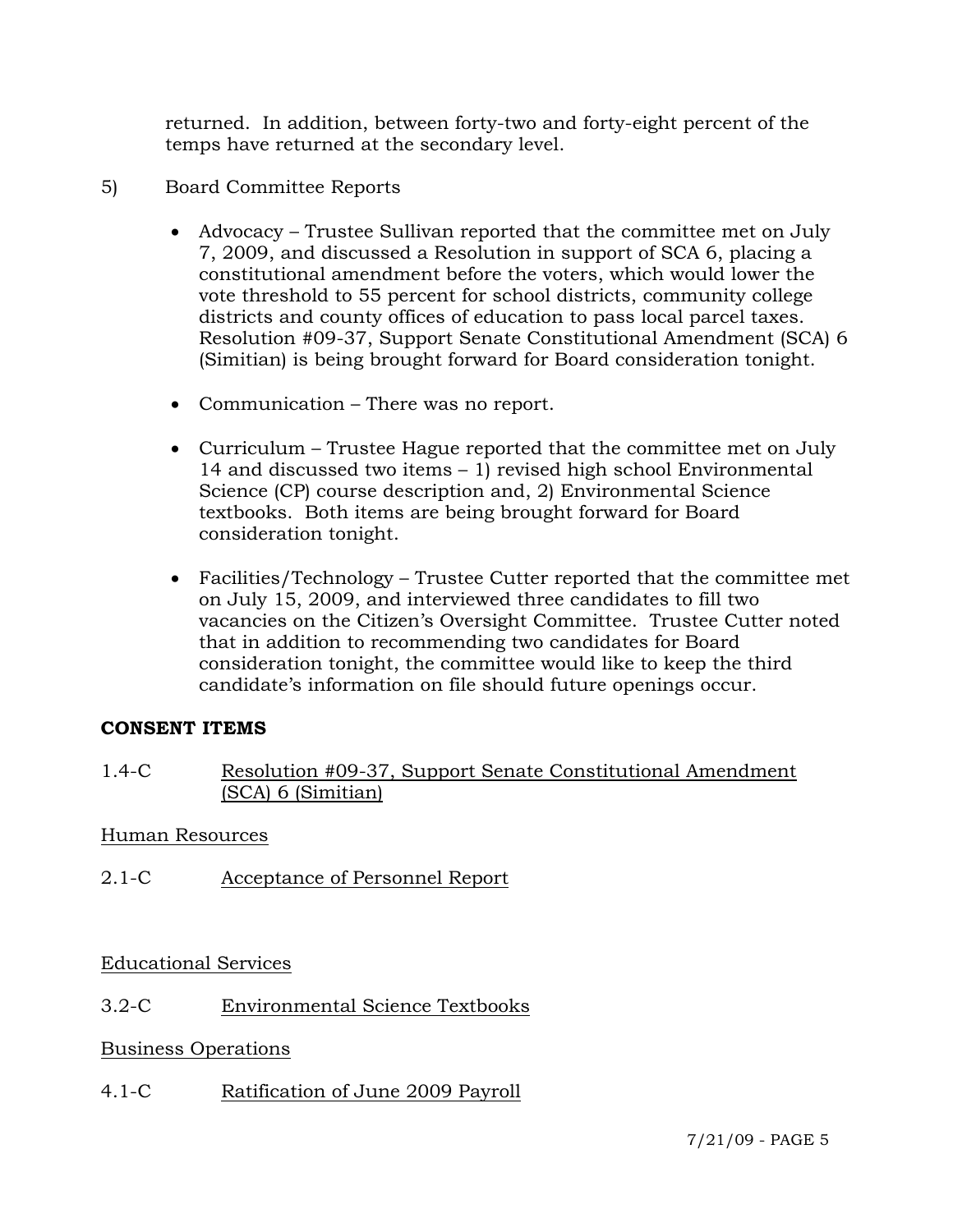- 4.2-C Approval of Bill Warrants
- 4.3-C Intra-Budget Transfers for April, May and June 2009
- 4.4-C Resolution #09-38 to Declare Certain Equipment Surplus and/or Obsolete

On a motion made by Trustee Cutter and seconded by Trustee Hague Board approved the remaining consent items by a 7-0 vote.

# **CONSENT ITEMS**

## General Services

## 1.1-C Approval of Board Minutes – May 5, 2009

Trustee Almonte requested that his comments under his Communication Committee report on page eight be reflected by the following verbage: "Trustee Almonte reported that San Leandro Unified School District's response to the state budget is available on the website."

On a motion made by Trustee Almonte and seconded by Trustee Prola, the Board approved the Board minutes of May 5, 2009, as amended, by a 7-0 vote.

## 1.2-C Approval of Board Minutes – June 2, 2009

Trustee Cutter would like it noted on page five of the minutes under Conference Item #3.1-CF, "Implementation of the Self-Contained Staggered Kindergarten Classes, and Maintain Staggered Reading Schedule in Grades 1-3 for 2009-2010", that the request that the Superintendent direct staff to provide information relating to a fullday kindergarten was driven by the Board.

On a motion made a Trustee Cutter and seconded by Trustee Prola, the Board approved the minutes of June 2, 2009, as amended, by a 7-0 vote.

## 1.3-C Approval of Board Minutes – June 16, 2009

Responding to Trustee Prola's question regarding Trustee Mack-Rose's request on page ten that staff address whether or not Districts can use Title I Stimulus Funds to bring back Class-Size Reduction at Title I schools, Assistant Superintendent Cindy Cathey said that she had responded in the *Confidentially Speaking*; however,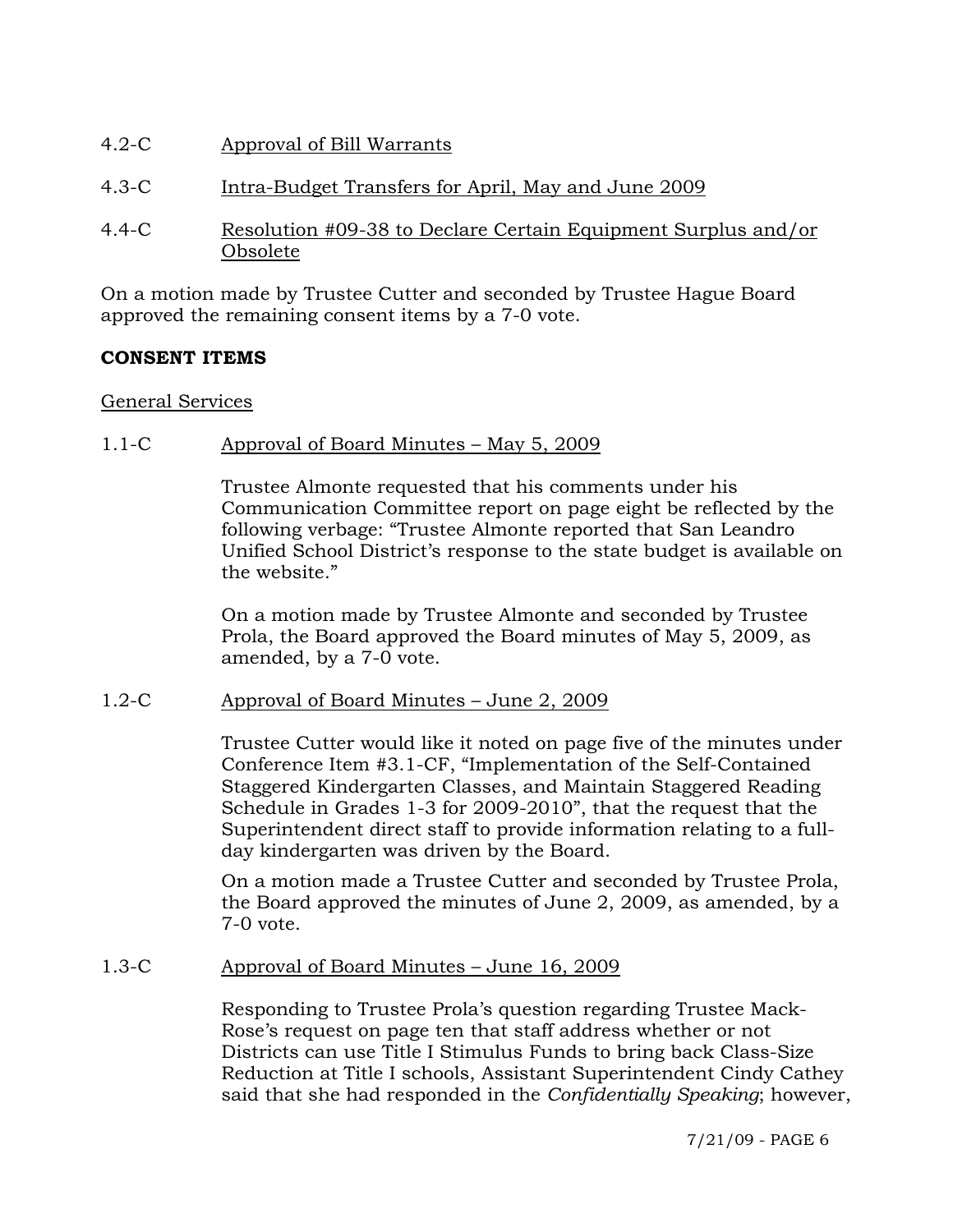it may have not been very defined at that time. Ms. Cathey indicated that she would revisit this and see if there has been any updated information regarding this issue.

On a motion made by Trustee Prola and seconded by Trustee Cutter, the Board approved the minutes of June 16, 2009, by a 7-0 vote.

#### Human Resources

#### 2.2-C Renewal of Student Teaching Agreements

Trustee Prola asked for clarification on how the fee of twenty-five dollars (\$25.00) paid to the District from Saint Mary's College is used. Assistant Superintendent of Human Resources Mike Potmesil was not aware of receiving and/or billing Saint Mary's for such an amount and will follow up.

On a motion made by Trustee Prola and seconded by Trustee Sullivan the Board approved the Renewal of Student Teaching Agreement with Saint Mary's College by a 7-0 vote.

#### Educational Services

#### 3.1-C High School Environmental Science (CP) Course Description

Trustee Sullivan noted that with the Algebra requirement as a course prerequisite, she hoped that support would be provided for those students who may find themselves in a situation where they are taking Algebra concurrently with this course.

On a motion made by Trustee Sullivan and seconded by Trustee Hague, the Board approved the High School Environmental Science (CP) Course Description by a 7-0 vote.

## 3.3-C Memorandum of Understanding between San Leandro Unified School District and Hatchuel Tabernik and Associates (HTA)

Staff explained that through a grant received, Girls' Inc. has subcontracted with HTA to conduct an evaluation of the GIRLStart program, at no cost to the District, and approval of the MOU authorizes the Assistant Superintendent of Educational Services to release the requested information, noting that all confidentiality protections will be adhered to.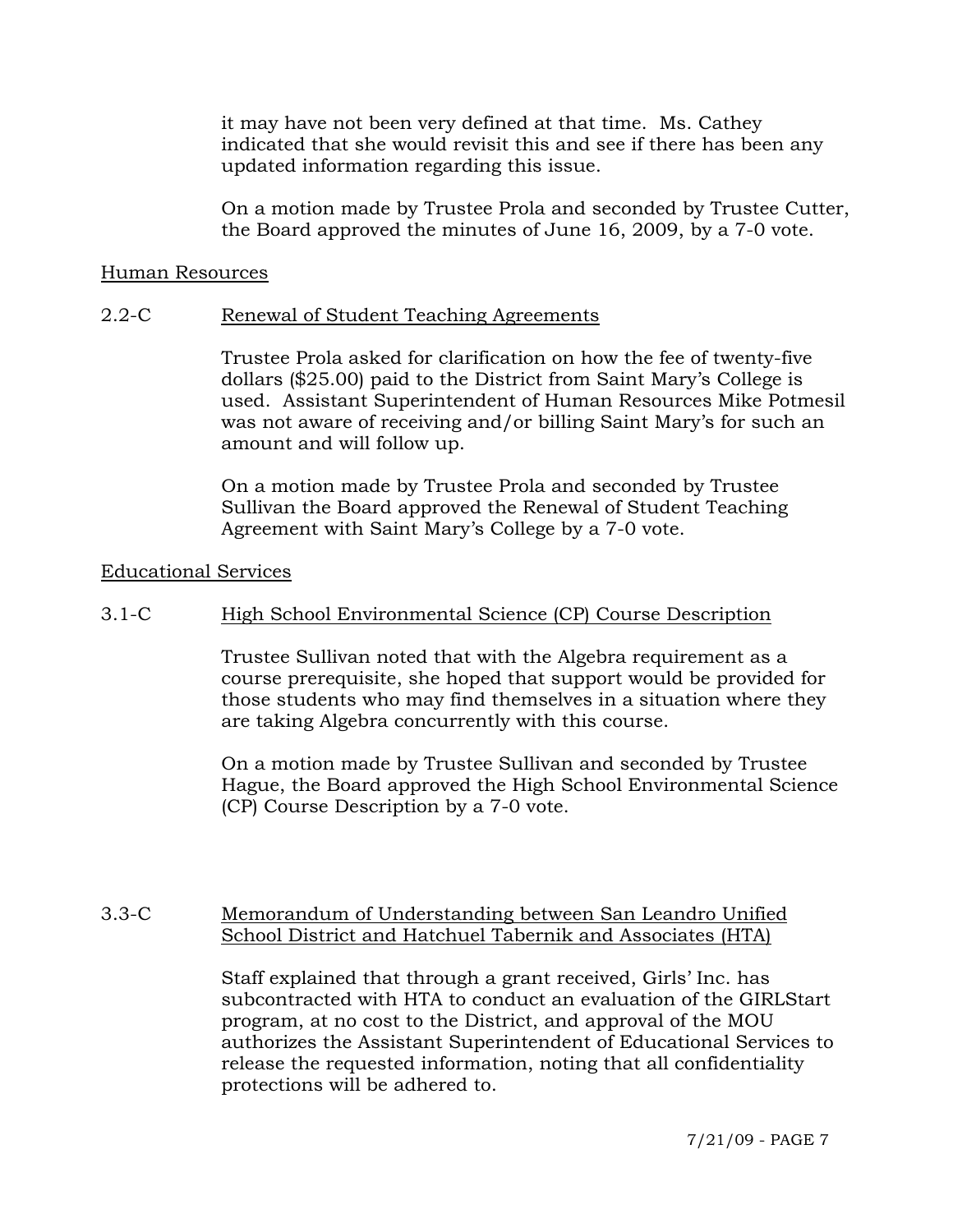On a motion made by Trustee Cutter and seconded by Trustee Hague, the Board approved the Memorandum of Understanding between San Leandro Unified School District and Hatchuel Tabernik and Associates by a 7-0 vote.

### Facilities and Construction

#### 5.1-C Appointments to the Citizen's Oversight Committee to Fill Two Vacancies:

Trustee Cutter clarified that Telia Jones was the Vice President of the Colonial Gardens Homeowners Association and not the president as noted in the cover sheet.

On a motion made by Trustee Cutter and seconded by Trustee Sullivan, the Board approved the appointment of 1) Chad Pennebaker to fill the vacancy representing a senior citizens organization, and, 2) Telia Jones to fill the vacancy representing a school site organization to the Citizen's Oversight Committee by a 7- 0 vote.

#### **ACTION ITEM**

#### Human Resources

2.1-A Resolution #09-39 Reduction or Elimination of Specially Funded and Generally Funded Classified Services

> Assistant Superintendent Mike Potmesil explained that the computer para educator position at Monroe was being reduced due to a lack of funds, adding that future positions may be coming to the Board for consideration as the sites adjust to their new budgets. It was noted; however, that the classified services listed on the resolution, Para-Educator – In School Suspension, was not the Monroe position.

The Superintendent suggested that staff bring the resolution back with the corrected information.

On a motion made by Trustee Hague and seconded by Trustee Cutter, the Board tabled Resolution #09-39 Reduction or Elimination of Specially Funded and Generally Funded Classified Services by a 7-0 vote.

#### **CONFERENCE ITEMS**

#### General Services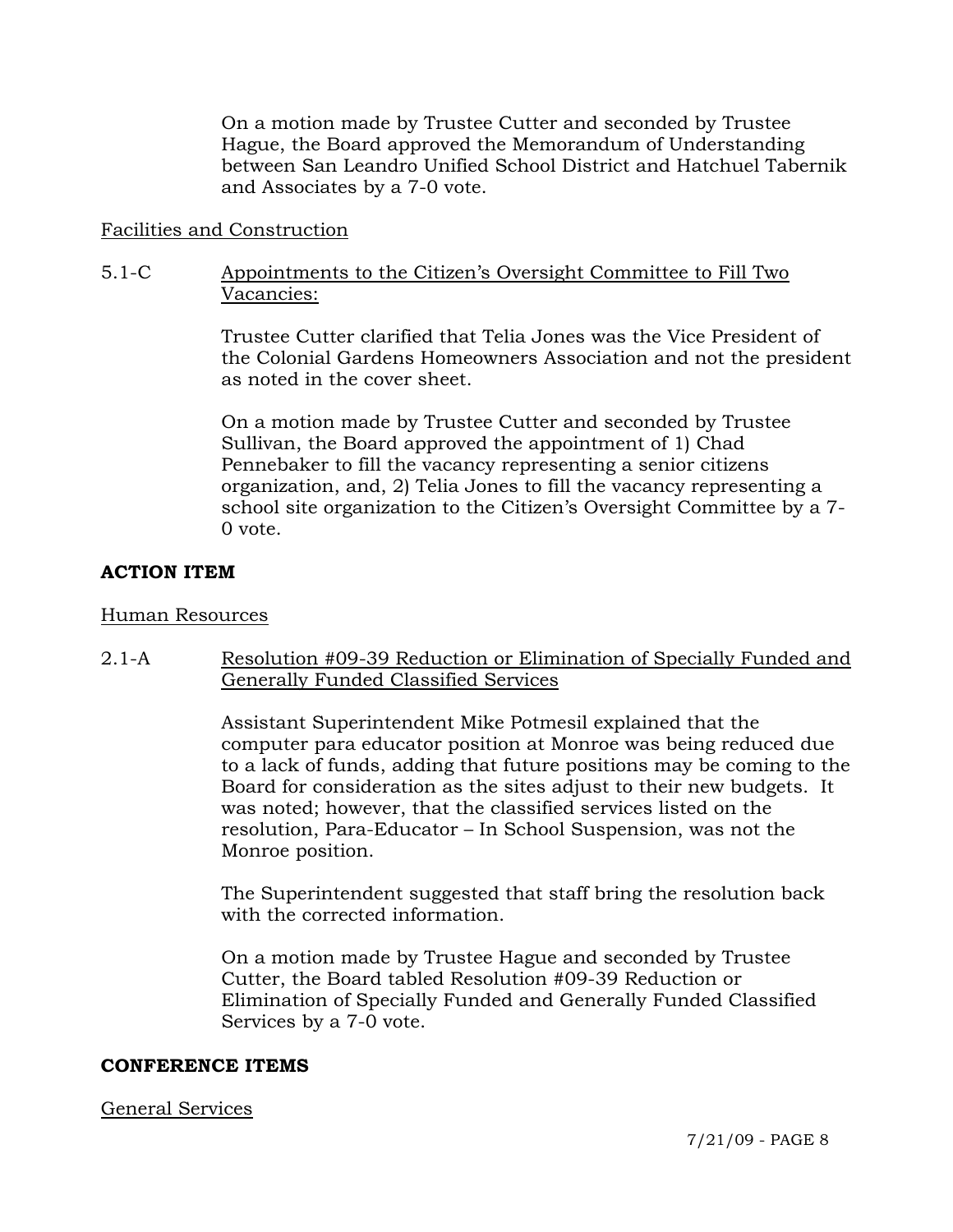### 1.1-CF Contract between California School Boards Association (CSBA) and San Leandro Unified School District for Agenda *Online* Service.

The Board discussed and considered approving the contract between California School Boards Association (CSBA) and San Leandro Unified School District for Agenda *Online* Service. The term of the agreement is one calendar year, beginning on the date that CSBA receives the signed agreement. The cost for the first year is \$3,000 and the second year fee is \$2,500. Contracts are renewed each year.

Staff provided further clarification for concerns raised by the Board. Trustee Prola, however, felt that in light of budget uncertainties, this was not the time for the District to be spending additional money and stated that she would not be supporting any expenditure that wasn't categorical funds.

On a motion made by Trustee Sullivan and seconded by Trustee Mack-Rose, the Board approved the contract between California School Boards Association (CSBA) and San Leandro Unified School District for Agenda *Online* Service by a 6-1 vote. Trustee Prola voting no.

The term of the agreement is one calendar year, beginning on the date that CSBA receives the signed agreement. The cost for the first year is \$3,000 and the second year fee is \$2,500. Contracts are renewed each year.

#### Human Resources

## 2.1-CF Maintenance & Operations Reorganization Plan

The Board discussed and considered approving the Maintenance and Operations reorganization plan. The 2008-09 budget cuts to the Maintenance & Operations Department resulted in a loss of 2.5 FTE. Included in this 2.5 FTE is the reduction of a 1.0 FTE Utility lead to a 0.5 FTE position. Staff recommends converting this 0.5 FTE Utility Lead to a 0.65 Utility position. The conversion is cost neutral.

Maintenance Director Greg Dyer further explained the rationale regarding the recommendation with Assistant Superintendent of Human Resources Potmesil addressing how benefits are applied to part-time employees.

On a motion made by Trustee Prola and seconded by Trustee Cutter, the Board approved staff's recommendation to this cost neutral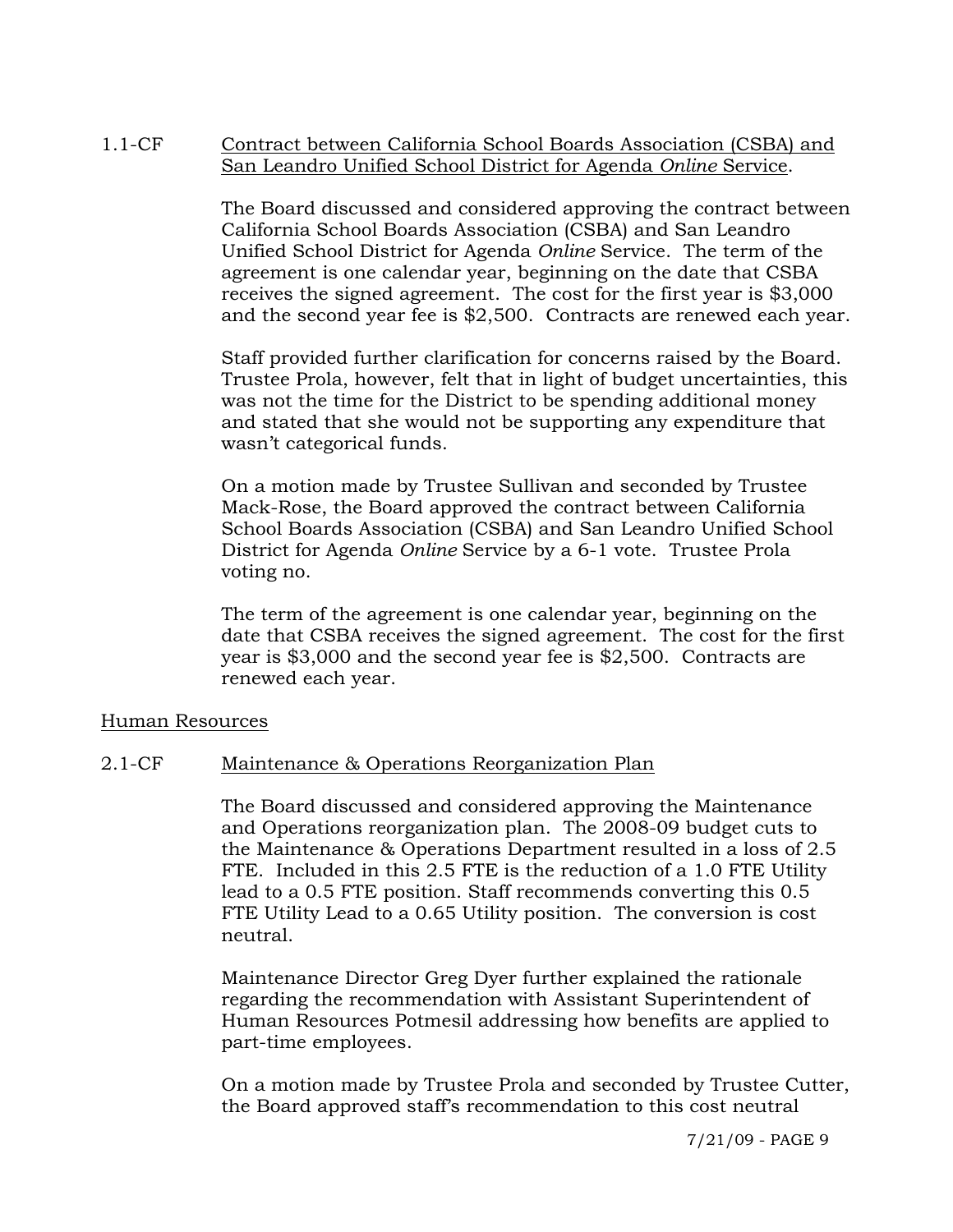conversation of a 0.5 FTE Utility Lead to a 0.65 Utility position by a 7-0 vote.

# Business, Operations and Facilities

## 4.1-CF Assess fees on Adult Education Programs

The Board discussed and considered approving the assessment of fees on Adult Education programs: High School Diploma; Independent Study; Distance Learning; General Education Development (G.E.D.); Adult Basic Education; English as a Second Language; and Citizenship.

Bradley Frazier, Adult School Principal, responded to questions and concerns regarding in-person cash only transactions, the need to introduce a nominal non-refundable, non-discounted, nontransferable fee (\$20.00 per class per term) for programs that typically did not have a fee attached and scholarships for those in need. Regarding how this recommendation addresses students who have not passed the California High School Exit Exam (CAHSEE) after the 12th grade, Assistant Superintendent Cindy Cathey stated that because of the complexity of the requirements, she would need to review the Valenzuela guidelines relating to those specific students before responding.

On a motion made by Trustee Sullivan and seconded by Trustee Cutter, the Board approved the assessment fees on Adult Education programs: High School Diploma; Independent Study; Distance Learning; General Education Development (G.E.D.); Adult Basic Education; English as a Second Language; and Citizenship by a 7-0 vote.

## **INFORMATION ITEMS**

## Educational Services

# 3.1-I Williams Uniform Complaint Procedures (Including Valenzuela Settlement Requirement)

The Board received for information and review the Williams Uniform Complaint Procedures (Including Valenzuela Settlement Requirement) Quarterly Report for the period of April 2009-June 2009.

## Business Operations

## 4.1-I Miscellaneous Receipts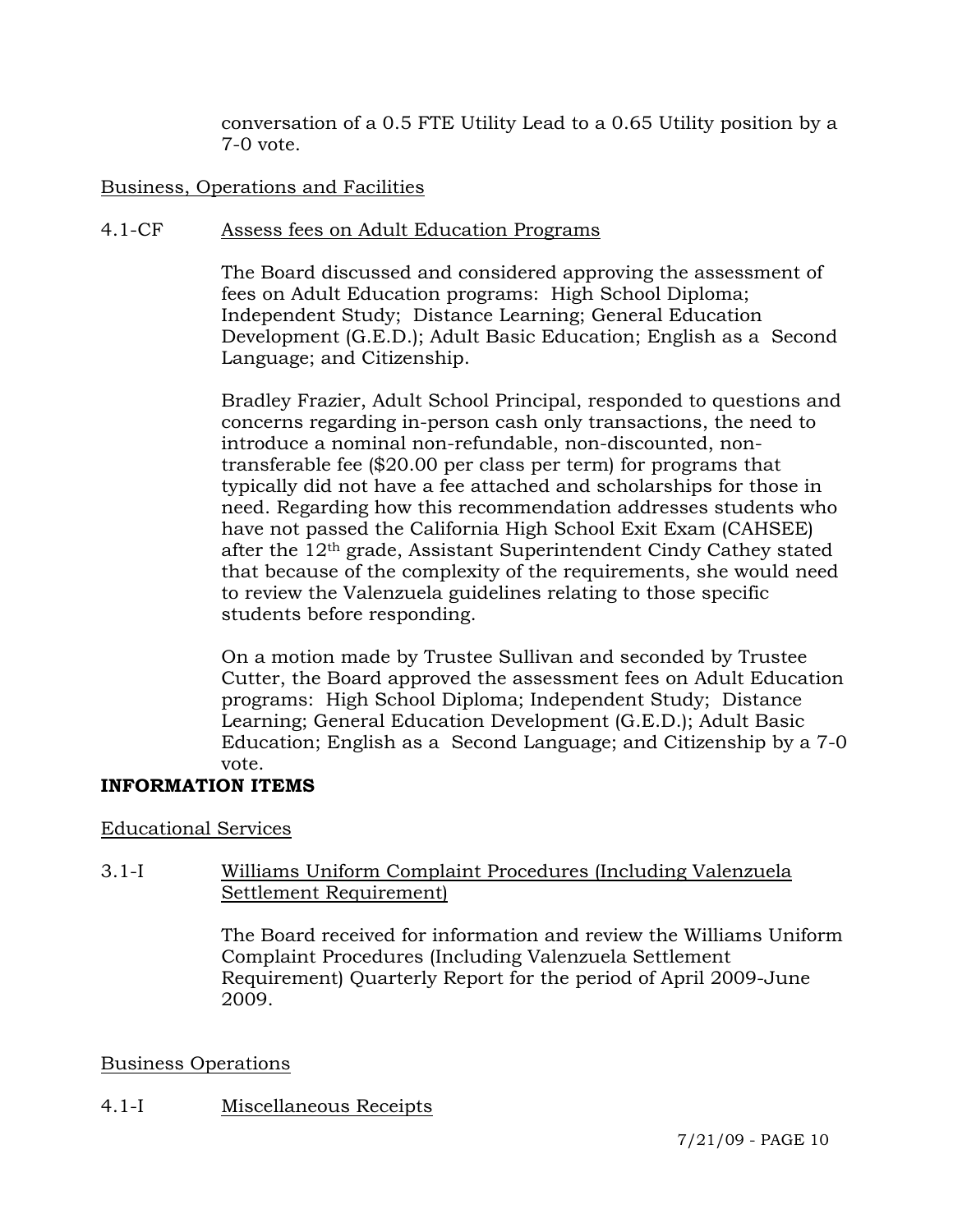Miscellaneous receipts in the amount of \$11,686.564.19 have been deposited in the Treasure of Alameda County.

### 4.2-I Investment Report for May 2009

The Board received for information and review the investment report for the month of May 2009.

# **ADDITIONAL SUGGESTIONS AND COMMENTS FROM BOARD MEMBERS**

• Trustee Prola announced that the San Leandro Art Association's annual art festival will be on August 15 and 16 at CASA Peralta, 11 a.m.-5 p.m., adding that admission is free.

Trustee Prola attended the Sports Foundation meeting and suggested that they make a presentation for the Board. Superintendent Lim noted that she reported in the *Confidentially Speaking* that she had met with Martin Capron and Bob McGinnis and has arranged for them to make a presentation at the Facilities and Technology Committee meeting on August 6.

- Trustee Cutter commented that she would like to see the Communication Committee meet on a regular basis so that they can begin working on a communication work plan.
- Trustee Hague acknowledged high school students who entered their art work at the Alameda County Fair. She announced that the Summer Music Program Concert will be on Thursday, July 23, 8:45 a.m. at John Muir Middle School.
- Trustee Almonte would like to see the Williams Uniform Complaint Policy posted on the website.
- Trustee Sullivan reflected on the importance of equity work not only on a district level, but a national level as well, referring to an incident that occurred where young black and brown students from Philadelphia were turned away at a swim club. She commended San Leandro Unified for its ongoing equity work and being recognized for it.
- Trustee Mack-Rose asked for a follow-up regarding the lamp post cover plates at the District parking lot.

Trustee Mack-Rose concurred with Trustee Cutter, that the Communication Committee begin meeting on a regular basis in light of the fact that the communication position had been eliminated.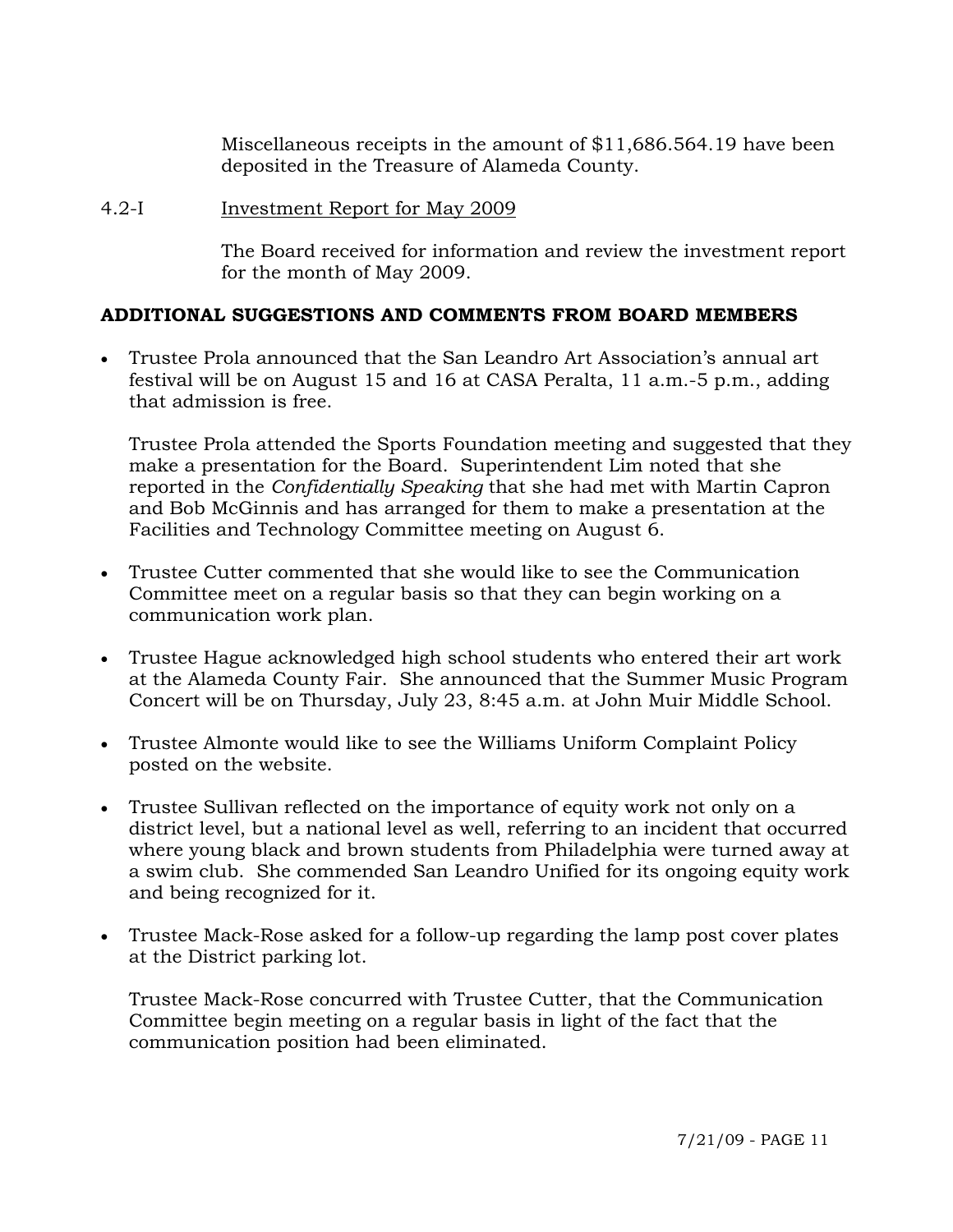Trustee Mack-Rose was happy that the City Council approved the ACI and received consensus to send "Thank You" letters to City Councilmembers and staff, president of ACI, and letters to the editor, etc.

Trustee Mack-Rose would like the District to see if the 21st Century Learning Grant funding can pay for RIFed counselors.

Trustee Mack-Rose thanked Superintendent Lim, Assistant Superintendents Potmesil and Cathey, Technology Director, Ling King, Board members Cutter and Sullivan for attending the San Leandro Education Foundation (SLED) house party at Councilmember Gregory's home.